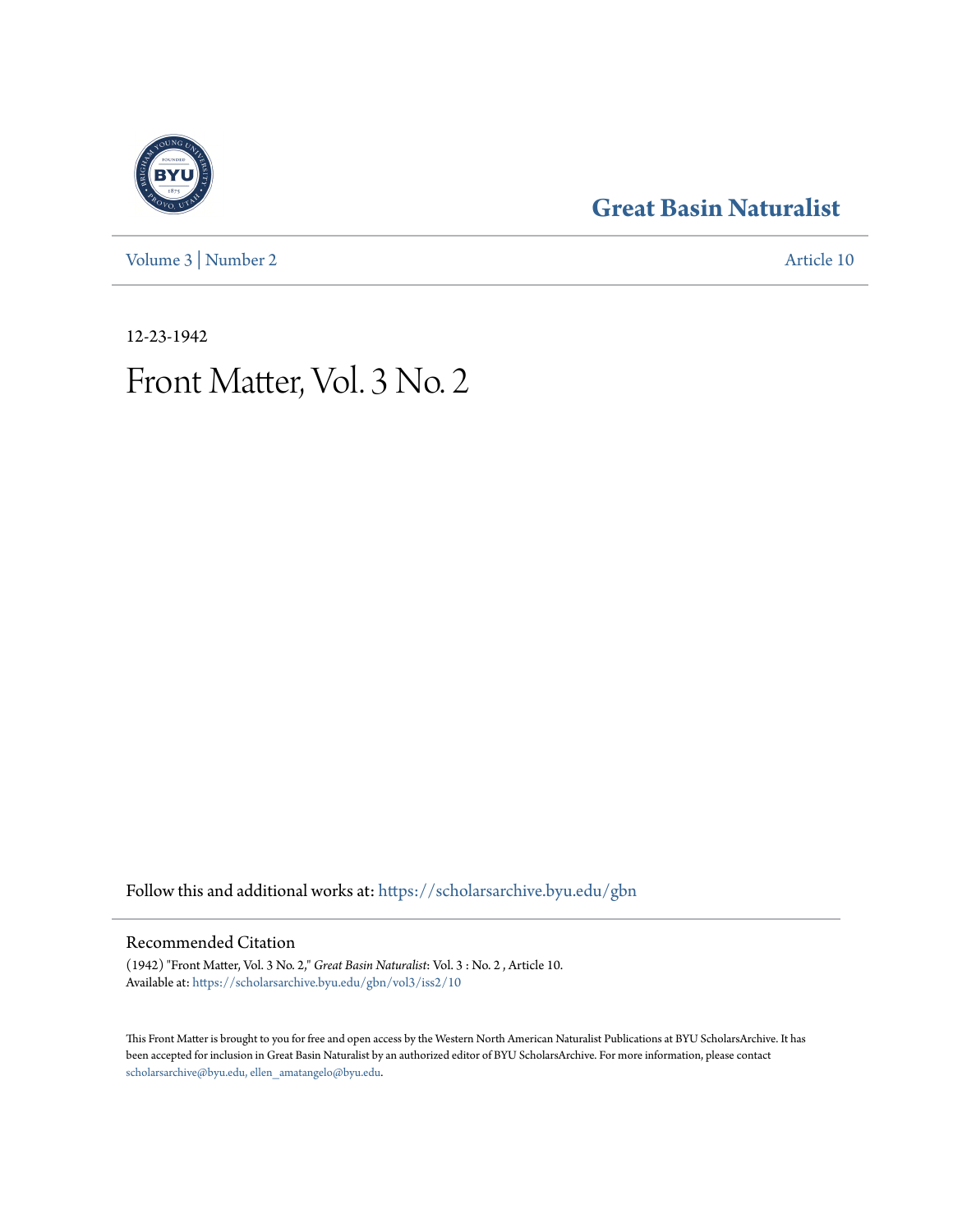December 23, 1942

**Tys** 

TABLE OF CONTENTS

| Useum of Comparati |  |
|--------------------|--|
| $UAN$ 12 1943      |  |
| LIBRAN             |  |

| A Review of the Genus Notolepidomyzon with a Description of<br>a New Species (Pisces-Catostomidae), Vasco M. Tanner . 27                           |  |
|----------------------------------------------------------------------------------------------------------------------------------------------------|--|
| Observations on the Ecology and Natural History of Anura IX.<br>Notes on Breeding Behavior in Oklahoma, Arthur N. Bragg<br>and Charles C. Smith 33 |  |
| Some Unusual Winter Visitors or Late Migrants to the Bear<br>River Marshes, Utah, Clarence Cottom, C. S. Williams, and<br>C. A. Sooter 51          |  |
| Notes on the Occurrence of Gulls at Utah Lake 54                                                                                                   |  |
| Gull Banding Notes at Utah Lake No. 2 55                                                                                                           |  |
| George Paul Engelhardt (1871-1942) 57                                                                                                              |  |
| Sheldon P. Hayes Collects Cold-Blooded Vertebrates in Arizona 59                                                                                   |  |
| Notes on the Birth and Growth of Horned Lizards $\dots$ 60                                                                                         |  |



Published at Provo, Utah, by the Department of Zoology and Entomology ot Brigham Young University

Page